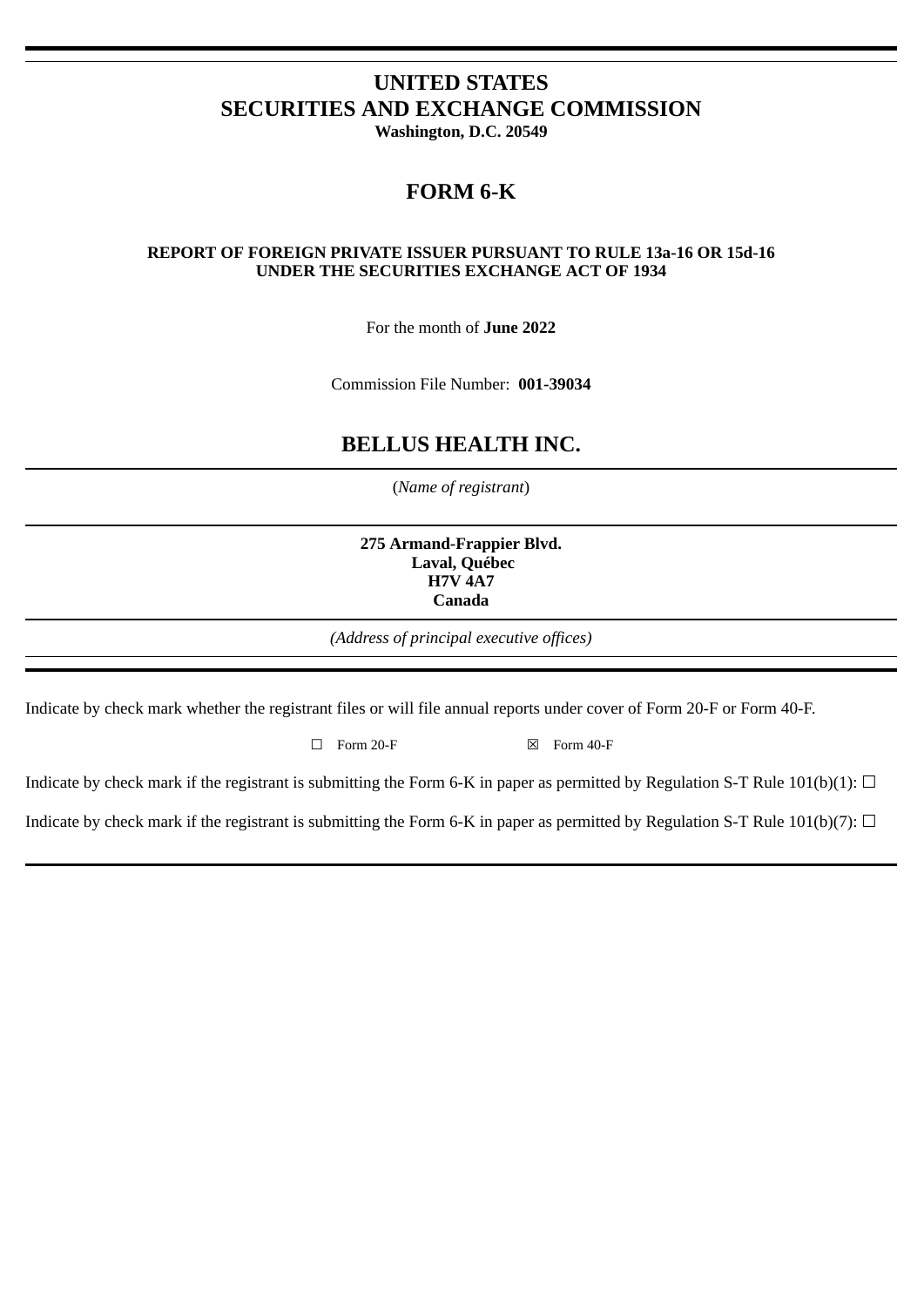#### **SIGNATURES**

Pursuant to the requirements of the Securities Exchange Act of 1934, the registrant has duly caused this report to be signed on its behalf by the undersigned, thereunto duly authorized.

#### **BELLUS Health Inc.**

Date: June 1, 2022 By:/s/ Ramzi Benamar

Name:Ramzi Benamar Title: Chief Financial Officer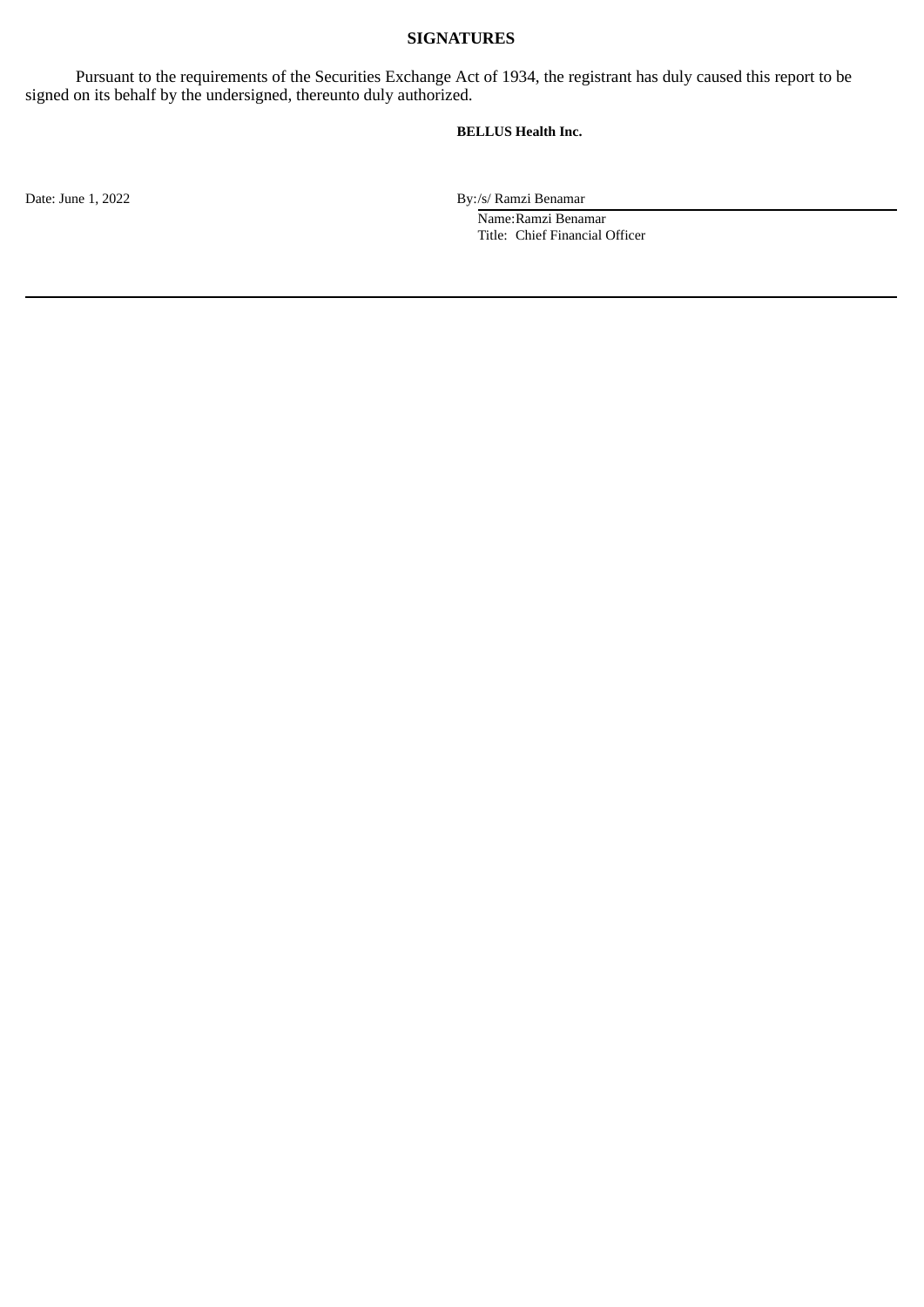#### **Form 6-K Exhibit Index**

| Exhibit<br>Number | <b>Document Description</b>                                                                           |
|-------------------|-------------------------------------------------------------------------------------------------------|
| 99.1              | News Release dated June 1, 2022. BELLUS Health to Participate in the Jefferies Healthcare Conference. |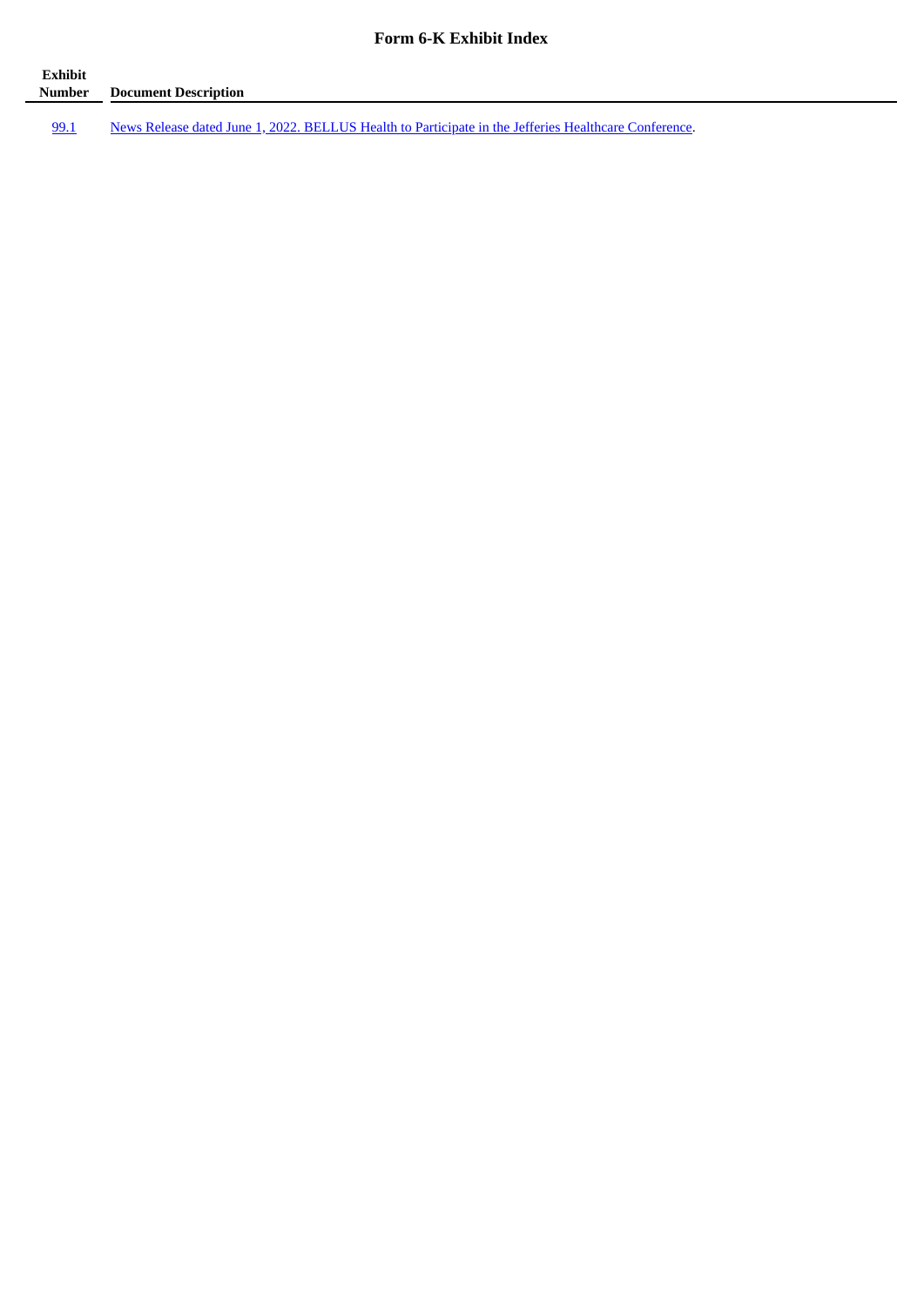<span id="page-3-0"></span>

### **BELLUS Health to Participate in the Jefferies Healthcare Conference**

LAVAL, Quebec – June 1, 2022 – BELLUS Health Inc. (Nasdaq:BLU; TSX:BLU) ("BELLUS Health" or the "Company"), a clinical-stage biopharmaceutical company developing novel therapeutics for the treatment of refractory chronic cough ("RCC") and other cough hypersensitivity indications, today announced that Roberto Bellini, BELLUS Health's President and Chief Executive Officer, will be participating in a fireside chat at the Jefferies Healthcare Conference, being held in New York, NY from June 8-10, 2022.

#### **Presentation Details:**

**Event:** Jefferies Healthcare Conference **Date/Time:** Wednesday, June 8th, 2022 at 11:00 a.m. ET **Location:** New York, NY

A webcast of the fireside chat may be accessed on the Events & Presentations page under the Investors & Media section of BELLUS Health's website at www.bellushealth.com. Following the event, an archived webcast will be available on the Company's website.

#### **About BELLUS Health (**www.bellushealth.com**)**

BELLUS Health is a clinical-stage biopharmaceutical company developing novel therapeutics for the treatment of RCC and other cough hypersensitivity indications. The Company's product candidate, BLU-5937, has successfully completed a Phase 2b trial in RCC. BELLUS Health is planning a Phase 3 program, which is expected to begin in the second half of 2022.

Chronic cough is a cough lasting longer than eight weeks. When the cause of chronic cough cannot be identified or the cough persists despite treatment of all identified associated causes, the condition is referred to as RCC. It is estimated that there are approximately 9 million patients in the United States suffering from RCC. RCC is associated with significant adverse physical, social, and psychological effects on health and quality of life. Currently, there is no specific therapy approved for RCC and treatment options are limited.

The Company is exploring the potential use of BLU-5937 in other patient populations experiencing cough hypersensitivity as well as other P2X3-related hypersensitization conditions.